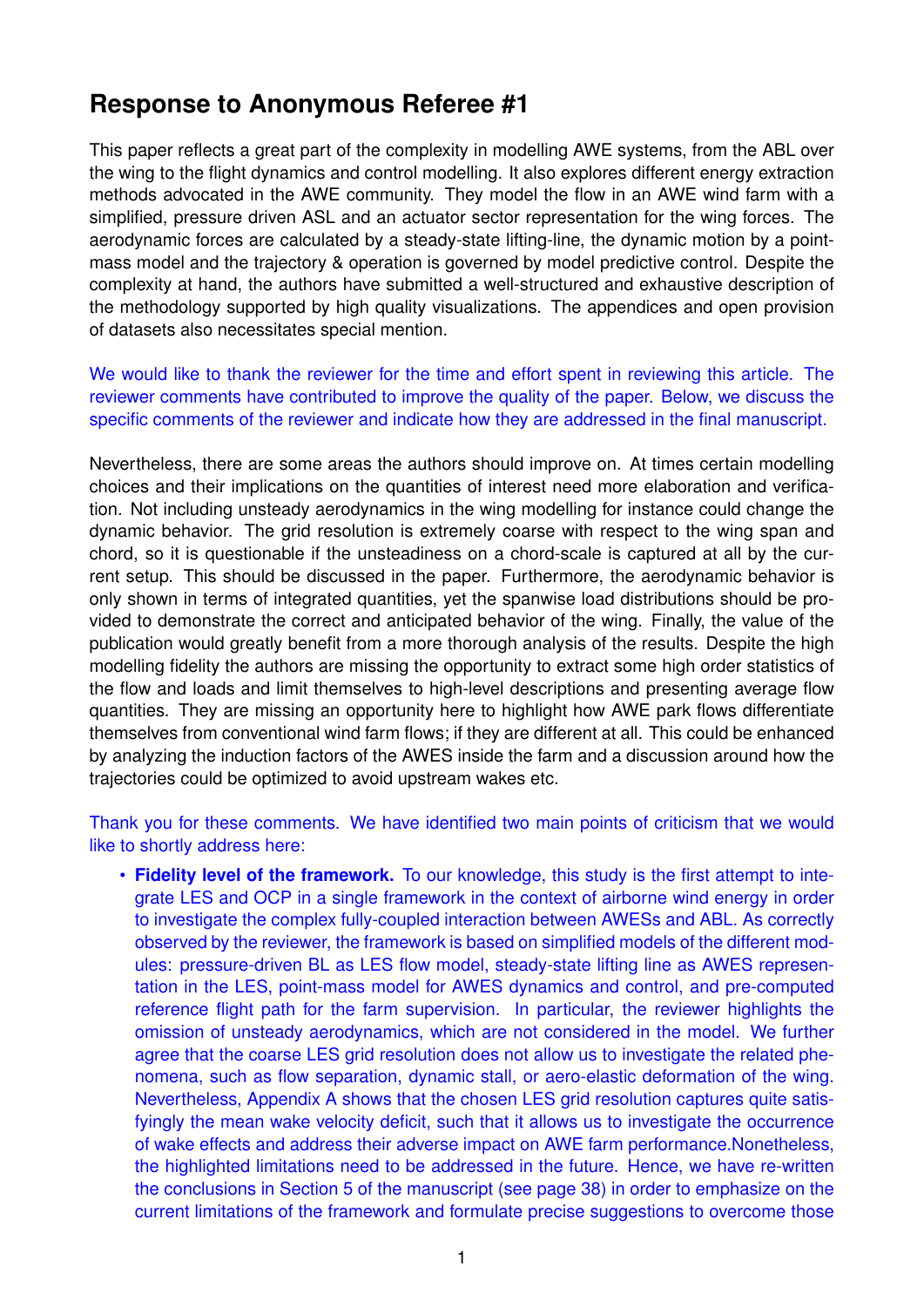limitations.

• **Depth of the analysis.** With this study, we want to demonstrate the capability of the framework and highlight the significant impact of wake effects for large-scale AWE parks. The reviewer however suggested interesting additions, and in particular the investigation of AWES loads. Unfortunately, the limited availability of loads data generated during the farm simulations makes it difficult to provide a complete investigation of wing loads in turbulent wind conditions without performing new simulations. In addition, a thorough analysis of loads would benefit from using higher grid resolutions in order to estimate more accurately the local wind conditions at the wing sections. Therefore we will consider the reviewer's suggestion as valuable recommendation for future work. Nevertheless, load and aerodynamics data of wing sections are available for the high-resolution single-AWES simulations presented in Appendix A2. Therefore we have extended the appendix in order to include the discussion of local aerodynamics and loads.

In addition, the reviewer formulated 40 comments in the manuscript: The major comments are discussed hereafter while technical corrections are directly addressed in the revised manuscript.

Overall the paper is of great relevance to the wind energy community and is of very high quality. Unfortunately the discussion is not matching the level of detail and attention given to the methodology, thus not allowing to derive any general conclusions applicable to other AWE parks.

We thank the reviewer for the encouraging words and hope that the proposed revision of the manuscript increases its quality.

## **Specific comments**

• P1-L16: "*For an operation period of 60 minutes at a below-rated reference wind speed of 10 ms*−*1, the lift-mode AWE park generates about 84.4 MW of power, corresponding to 82.5% of the power yield expected when AWE systems operate ideally and interaction with the ABL is negligible. For the drag-mode AWE parks, the moderate and dense layouts generate about 86.0 MW and 72.9 MW of power, respectively, corresponding to 89.2% and 75.6% of the ideal power yield.*"

To allow the comparison with existing wind farm configurations, it would be interesting to quote the power density of the AWEs and their estimated induction factors. Maybe also their size (around 60m, diameter of 200m and circle centre).

In the abstract, we concentrate our statements on the power performance of the different farm configurations, in particular the farm power density at rated wind speed, the power yield of each configuration in operating (below-rated) conditions and the farm efficiency relative to ideal conditions (10 m/s mean wind speed, no wake interaction). We have however added a statement containing the dimensions of the systems:

"*In this study, we consider ground-based power generation pumping-mode AWE systems (lift-mode AWES) and on-board power generation AWE systems (drag-mode AWES). The aircraft have wingspans of approximately 60 m and fly large loops of approximately 200 m diameter centred at 200 m altitude. For the lift-mode AWES, we additionally investigate*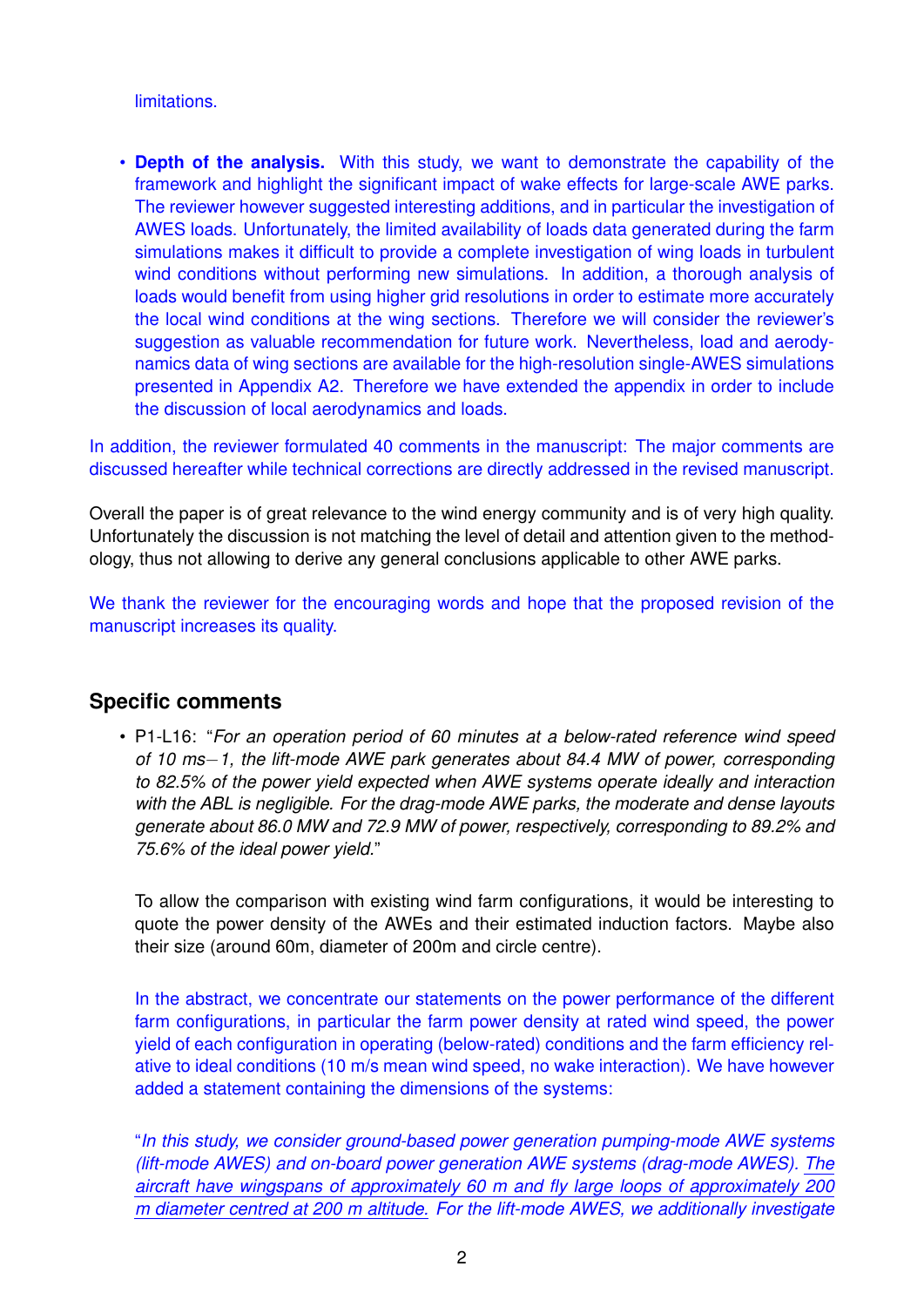*different reel-out strategies to reduce the interaction between the tethered wing and its own wake*".

• P2-L52: "*Arising from the seminal work of Loyd (1980), a majority of designs are based on the introduced lift- and drag-modes of operation. Both operation modes rely on the high aerodynamic forces generated by the crosswind flight of a tethered aircraft, and while for the lift-mode technology power generation is ground based, the drag-mode technology generates power directly on board.*"

A sentence detailing how the power is generated for each system might be helpful for non-AWE specialists.

Following addition was made: "*Arising from the seminal work of Loyd (1980), a majority of designs are based on the introduced lift- and drag-modes of operation, which rely on the high aerodynamic forces generated by the crosswind flight of a tethered aircraft. For the lift-mode technology, power is generated on-ground by a generator driven by the rotation of the tether winch, which is induced as the tether is reeled out. For the drag-mode technology, power is directly generated on-board by small turbines mounted onto the airframe.*"

• P3-L89: "*In this methodology [TH:LES], large-scale, energy-containing flow structures, which play a predominant role in the energy extraction process of the AWES park, are directly resolved with sufficient spatio-temporal resolution whereas the influence of smallerscale, dissipative motion on the ABL flow is modelled using a subgrid-scale model.*

By stressing the importance of LES for AWES park simulations, it seems as if this is particular to AWES parks. Is this the intended meaning here and if so how is different to conventional wind farms with HAWTs? If we talk about energy containing scales, which ones are the relevant ones that need LES resolution? This is a very general statement which might mean very different things depending on the reader's background.

We agree with the reviewer that the statement might be misleading and propose following rectification: "*In LES methodology, large- and medium-scale flow structures are directly resolved with sufficient spatio-temporal resolution whereas the influence of smaller-scale, dissipative motion is modelled. The large, energy-containing structures, such as wind speed variations over regions spanning several hundreds of meters, play a predominant role in the energy extraction process of conventional and airborne wind energy systems alike. In LES computations, the transfer of kinetic energy across (a large part of) the inertial sub-range is further resolved, while the viscous dissipation of energy at the smallest scales is modelled using a subgrid-scale model.*

• P5-L92: "*In the current study, we neglect Coriolis and thermal effects, such that we only need to consider the turbulent surface layer of the ABL.*".

Simplifying the ABL in this particular study is very sensible due to the complexity of the problem at hand, however it would be interesting if the authors could elaborate why a full ABL model might be especially important to AWE concepts. After all the AWEs sample a larger part of the ABL than HAWTs, at least in comparison with the current turbines available. Isn't this another motivation for using LES, ie possibility that you can study these effects in the future as well?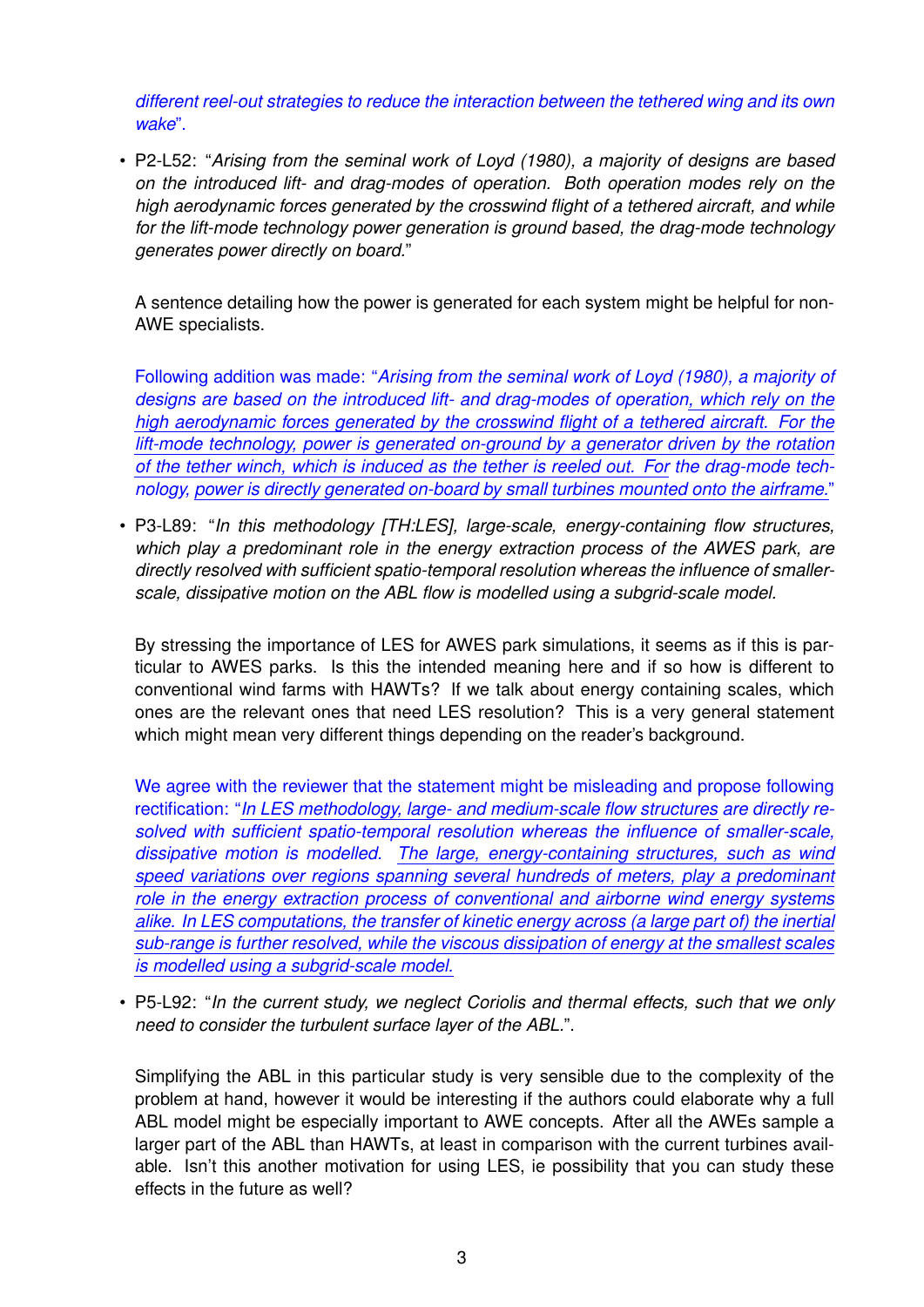The investigation of more complex boundary layer models, including thermal effects and wind weer, is indeed intended in the future but is outside the scope of the current study. We have updated the conclusion section with following comments: "*First, we can improve the modelling of the atmospheric boundary layer. The description of the ABL flow can be enhanced by including Coriolis forces and thermal effects into the LES framework (Allaerts and Meyers, 2015). The inclusion of these effects modify significantly the structure of the flow, in particular capturing the inversion layer separating the turbulent boundary layer from the free atmosphere above. The height of the inversion layer, the strength of wind veer in the boundary layer, or the occurrence of low-level jets, will affect the flight path characteristics of AWE systems, such as optimal heights and tether length. These effects will further impact the controllability and power performance of the systems and hence require further investigations.*".

• P6-L128–146: "*Therefore, we opt for an actuator sector method that can both capture the local variations of aerodynamic quantities along the wingspans of individual AWE systems and accurately operate across a larger range of temporal scales.*

*The time step of the LES is denoted by* ∆t *and its value is set to* ∆t = 0.25 s *throughout the simulations for the chosen grid resolution of the ABL, with cell size*  $\Delta x = 10 \,\text{m}$  *in the axial direction. The dynamics of the AWE systems are however much faster and require a smaller time step*  $\delta t$ . A stable simulation of the system dynamics is achieved for  $\delta t =$  $10 \text{ ms}$ . Hence, for the duration of an entire LES time step, ie. between the instants  $t^n$  and  $t^{n+1} = t^n + \Delta t$ , the kinematics of the AWE system (see Sect. 2.2.3) are solved for each  $t^l = t^n + l \delta t \in [t^n, t^{n+1}]$  while assuming a frozen flow field  $\tilde{\vec{v}}^n \equiv \tilde{\vec{v}}(t=t^n).$ 

At every sub-step  $t^l$ , we compute the local aerodynamic forces per unit segment length  $\vec{f}_q^l(s_k)$  from the procedure outlined in Sect. 2.2.2. Subsequently, the local aerodynamic *forces of each segment are smoothed out over the LES grid cells in the vicinity of the wing using a Gaussian convolution filter*  $G(\vec{x}) = (6/(\pi \Delta^2))^{3/2} \exp(-6||\vec{x}||^2/\Delta^2)$ , where the *width of filter kernel is set to*  $\Delta = 2\Delta_x$  *(Troldbord et al., 2010). The instantaneous, spatially filtered forces, integrated over the complete normalised wingspan*  $s \in [-1/2, +1/2]$ *, read* 

$$
\widehat{\vec{f}}^{\{d\}}(\vec{x}) = \int_{-1/2}^{+1/2} G(\vec{x} - \vec{q}(s)) \vec{f}_q^{\{d\}}(s) \, \mathrm{d}s. \tag{1}
$$

*When flying crosswind manoeuvres at high speed, the AWE system may fly through several LES cells within one simulation time step* ∆t*. For conventional wind turbines, blade tips sweeping several mesh cells in one time step result in a discontinuous flow solution in the near wake (Storey et al., 2015). Hence, the contributions of the spatially distributed forces*  $\hat{\vec{f}}$ *are subsequently weighted in time using an exponential filter (Vitsas and Meyers, 2016)*

$$
\overline{\overline{f}}^l = (1 - \gamma)\overline{\overline{f}}^{l-1} + \gamma \overline{\overline{f}}^l.
$$
 (2)

*The filter parameter*  $\gamma$  *is defined as*  $\gamma = \delta t/(\tau_f + \delta t)$  *with the filter constant*  $\tau_f = 2\Delta t_{\text{LES}}$ *.* Accordingly, the complete force distribution  $\vec{f}$  accurately captures the fast and local dynam*ics of each individual AWE system and when added to the momentum equation, Eq. (1.b), emulates their collective effects onto the boundary layer flow.*".

The reviewer formulated a series of comments on that section that are addressed here individually before we present a new formulation of the entire section further below: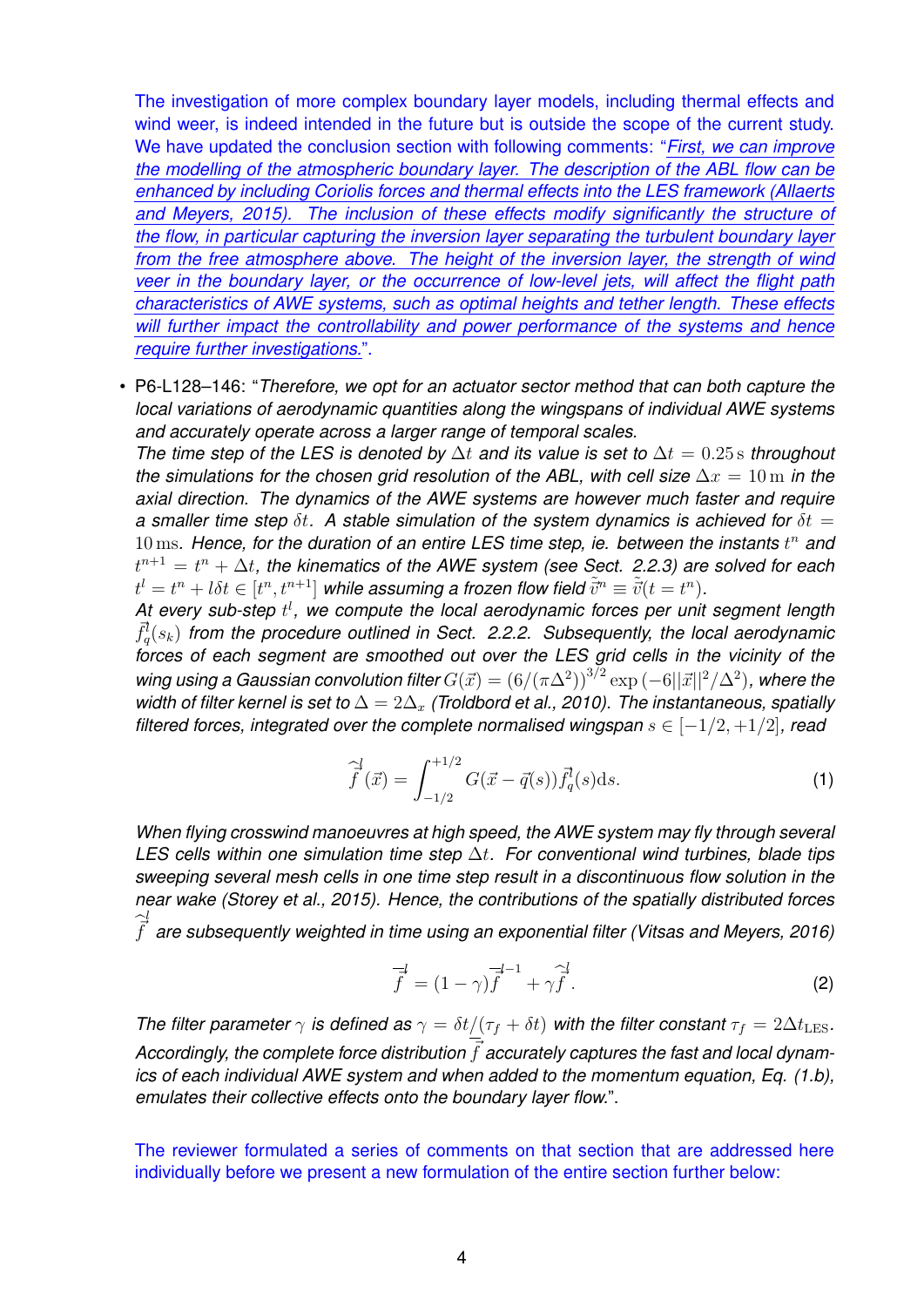**–** Have studied the influence of having a non-uniform resolution on how the body-forces are applied in the domain? It probably is coupled to the time-filtering but the resolution of the sector is different if it is at the top/bottom or on the sides of the circle.

We haven't investigated non-uniformity of the grid because the pseudo-spectral discretization does not allow non-uniform grid resolutions in the horizontal directions. However, we do use a uniform filter kernel width in all three directions. We have added a specific mention in appendix A1 on page 41: "*The filter width of the Gaussian filter is uniform in all three spatial directions and is set for all actuator methods to*  $\Delta_f = 2\Delta_x$  *following the recommendations in Troldborg et. al, (2010)*".

**–** Even after reading Sect 2.2.3 it is still slightly unclear to me. At each substep the velocities are sampled from the underlying LES domain, but where are the forces applied. I assume the forces from  $t^{n-1}$  are applied over the region in which the velocities are sampled? This is generally a bit of an issue with the actuator sector method, as it is hard to extract the angle-of-attack accurately, as the self-induction is hard to remove.

The sub-step forces between  $t^n$  and  $t^{n+1}$  are all computed using the frozen flow field at  $t^n$ . The first sub-steps indeed experience self-induction from the sector forces computed between  $t^{n-1}$  and  $t^n$ , as opposed to the later sub-steps further away from the previous sector. The section was re-formulated as shown below and on page 6-7 in the revised manuscript.

With respect to the local aerodynamic quantities, they can vary substantially depending on the actuator method used. In appendix A1, we have therefore updated figure A2 on page 41 and added the following statement: "*Figure A2 shows time series of the angle-of-attack, measured at the wing tip sections, and of the specific aerodynamics forces added onto the flow. The ALM simulations exhibit large fluctuations of the added forces due to the varying flow conditions experienced by the wing. Within one LES time step, the local flow conditions monitored by individual wing section varies greatly due to the very localized effects of the ALM forces. The ASM simulations, on the other hand, weight the individual force contributions at discrete AWES time steps, hence resulting in smoother force distribution, while introducing a slight time delay, but also smoother variations of angle of attack in time given the low velocity gradients encountered due to the wider smearing of the forces onto the LES domain.*

**–** Any particular reason for this factor [scaling parameter of Gaussian filter] ?

The Gaussian convolution filter stems from Pope (2010) [p. 563] and its scaling parameter is set such that the second moments of Gaussian and box filter match. Following mention was added on page 6: "The variance  $\sigma^2 = \Delta_f^2/12$  of the Gaussian *distribution, where the width of filter kernel is set to*  $\Delta_f = 2\Delta_x$  *(Troldbord et. al, 2010), is chosen to be similar to the second moment of the box filter.*"

**–** If we consider the span of the wing, ie around 60 m, than the ratio span to filter width is 3. That is extremely coarse. The wing is more of a elongated blob in the CFD domain. Could you comment on how this can influence the flight dynamics and aerodynamics? The grid study in the Appendix is little unclear with regard to the influence of the kernel width.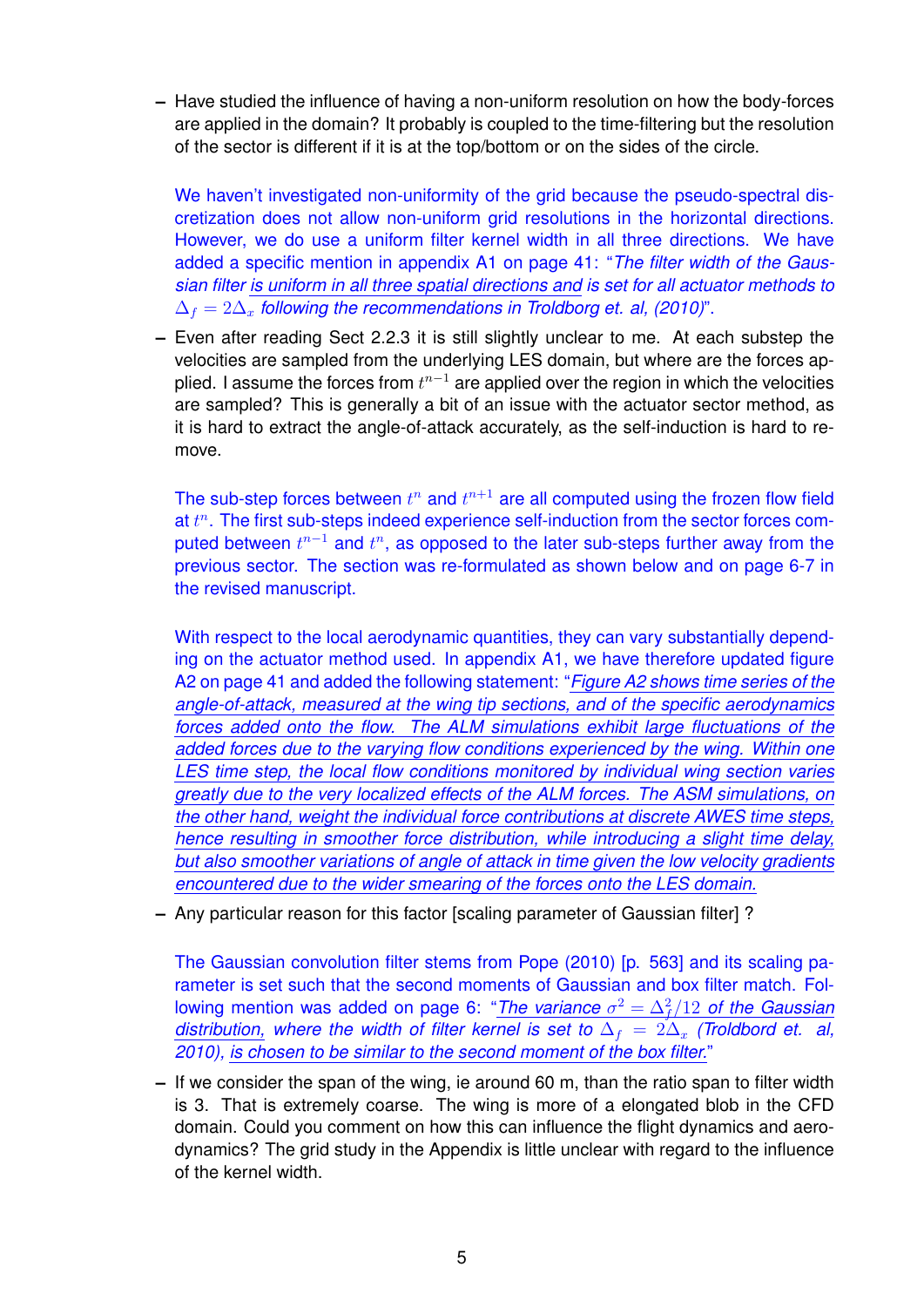Given the grid resolution, the description of the wing as an elongated blob is accurate for the AWE farm simulations and was addressed in the updated version of Appendix A3. With respect to the filter width, we added the following mention on page 43: "*In this grid analysis, the ratio of filter width to grid size is kept constant, hence*  $\Delta_f / \Delta_x = 2$ . The simulation with the fine grid, which captures explicitly the individual *tip vortices during the reel-out phase of lift-mode AWE systems, is considered the reference simulation.*"

With respect to the wing aerodynamics, we have added figure A5 on page 45 with the following statement: "*Figure A5 shows time series of the aerodynamic wing forces integrated over its wingspan acting on the drag-mode AWE system for the three grid resolutions. The decrease in grid resolution comes with a simultaneous increase of the simulation time step, hence drastically reducing the computational expense of the simulations. This comes however at the cost that the larger spatial filtering and temporal smoothing result in a much wider sector, representing the wing more as blunt body in the LES domain. The widespread of the added forces in turn reduces the accuracy of the local aerodynamic quantities of each wing section compared to the reference simulation. Nevertheless, the integrated forces overestimate the reference by less than 2% such that lower grid resolution can still sufficiently capture the resulting aerodynamic forces in order to accurately compute the AWES dynamics.*

**–** Here the reference to the Appendix would be good. The dynamics of the sector will be a filtered version of reality so the dynamics are probably different and only "accurate" depending on the quantities of interest. If the goal would be to optimize the aerodynamic control of the AWE I would doubt the resolution used here is sufficient and it would be good to comment somewhere on this.

The section was re-formulated including an early reference to appendix A on page 6: "*While the methodology is outlined hereafter, Appendix A addresses the choice of LES settings and tuning parameters.*"

Additionally, on-line control by means of NMPC is used to track the pre-computed optimized reference flight path and ensure that the AWESs remain airborne despite turbulent perturbations. We have added a mention on page 16 for clarification: "*In the LES-generated virtual wind environment, the operation conditions of the AWE systems differ substantially from the model assumptions in Eq. (27). The complex dynamics make the motion of the AWE system highly sensitive to fluctuations. Therefore a control algorithm is required to lead the system onto its pre-computed optimized reference trajectory. Accordingly we apply non-linear model predictive control (NMPC) (Gros et. al, 2013)*".

**–** It would be helpful to refer to the Appendix already at the start of this section or early on, as otherwise some of the choices made within this section are not fully accounted for. Also comment on the influence of distributing the forces on the wing aerodynamics. Smearing the forces leads to the formation of viscous cores that influence the actuator line and thus also the actuator sector angles-of-attack. Most likely the loading towards the tips of the sector are very elevated.

In addition to the discussions of actuator parameters in appendix A1 and grid resolution in appendix A3, we have added a discussion on spanwise angle-of-attacks and loads distributions for the high-resolution simulations of AWESs in appendix A2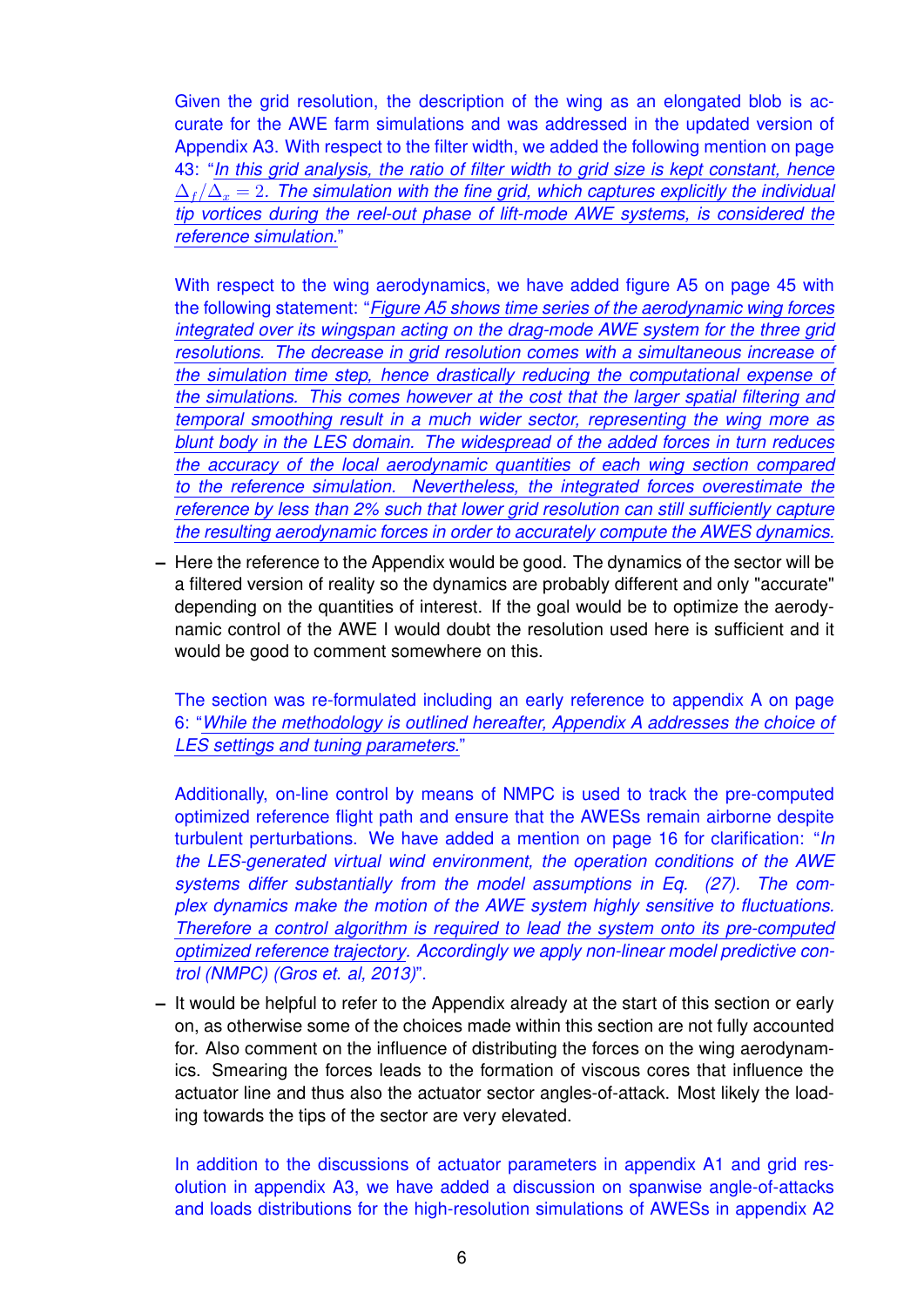on page 42 supporting the additional figure A4 on page 44: "*Figure A4 shows the spanwise distribution of angle of attack and wing loading for the three different systems. During power generation, the angle of attack is kept below the critical angle of attack. For the lift-mode AWE systems, the wing tips stall briefly during the turn manoeuvre initiating the reel-in phase. This effect is reduced when using the induction-based limitation of the reel-out speed and lasts less than 1 s without modifying significantly the total aerodynamic force acting on the wing. The force distribution along the wingspan is not elliptically distributed, as opposed to the assumptions of the point-mass model: The starboard side of the wing, the wing half flying at the outer side of the flight path, experiences a stronger wing loading than the port side due to the wing angular velocity, in particular during upward flight. For the drag-mode AWE system, the additional loading of the on-board turbines modifies only slightly the spanwise load distribution of the wing, in particular during the downward path of the loop.*"

The section was reformulated to clarify certain comments of the reviewer:

"*Therefore, we opt for an actuator sector method (ASM) that can both capture the local variations of aerodynamic quantities along the wingspans of individual AWE systems and accurately operate across a larger range of temporal scales. Similar to the actuator line method (ALM), the ASM projects the force distribution along the system wingspan onto the simulation grid of the LES, with an additional temporal smoothing that allows one to consider larger time horizon than just one instantaneous position of the AWE system. The resulting projected force distribution hence depends on the main parameters of the LES, ie. the grid resolution of the flow domain, parametrized by the cell size*  $\Delta_x, \Delta_y, \Delta_z$ *, and the simulation time step denoted by* ∆t*, the time step of the AWE system dynamics denoted by* δt*, and a set of tuning parameters. While the methodology is outlined hereafter, Appendix A addresses the choice of LES settings and tuning parameters.*

*For the current AWE farm simulations presented later on, the cell size is*  $\Delta_r = 10 \text{ m}$  *in the axial direction and the LES time step is set to*  $\Delta t = 0.250$  *s. In order to achieve a stable simulation of AWE system dynamics, which are much faster and require a smaller time step, its value is set to* δt = 0.010 s*. Accordingly, the kinematics of the AWE system (see Sect. 2.2.3) are evaluated 25 times per LES time step. The LES flow field is however only updated after each time step* ∆t*, hence AWE systems operate, for the duration of an entire LES time step, in a frozen flow field*  $\tilde{\vec{v}}^n \equiv \tilde{\vec{v}}(t = t^n)$  *evaluated at the beginning of the time step.*

*From* the perspective of the AWE system, the time horizon between the instants  $t^n$  and  $t^{n+1} = t^n + \Delta t$  provides a static snapshot of the flow field and is further discretized into a  $\textit{collection of 25 sub-steps } t^l = t^n + l \delta t \in [t^n, t^{n+1}]$ . At every sub-step  $t^l$ , the local aerodynamic *forces (per unit segment length)*  $\vec{f}_q^l(s_k)$  are computed along the aircraft wingspan given *its instantaneous position*  $q^l$  *in the frozen flow field. The procedure to compute*  $\bar{f}_q^l(s_k)$  *is outlined in detail in Sect. 2.2.2. Subsequently, the local aerodynamic forces of each segment are smoothed out over the LES grid cells in the vicinity of the wing using a Gaussian convolution filter*

 $G(\vec{x})=\big(6/(\pi\Delta_f^2)\big)^{3/2}\exp\big(-6||\vec{x}||^2/\Delta_f^2\big)$  , where the width of filter kernel is set to  $\Delta_f=2\Delta_x$ *(Troldbord et al., 2010). The instantaneous, spatially filtered forces, integrated over the complete normalised wingspan* s ∈ [−1/2, +1/2]*, read*

$$
\widehat{\vec{f}}^l(\vec{x}) = \int_{-1/2}^{+1/2} G(\vec{x} - \vec{q}(s)) \vec{f}_q^l(s) \, \mathrm{d}s. \tag{3}
$$

*When flying crosswind manoeuvres at high speed, the AWE system may fly through several*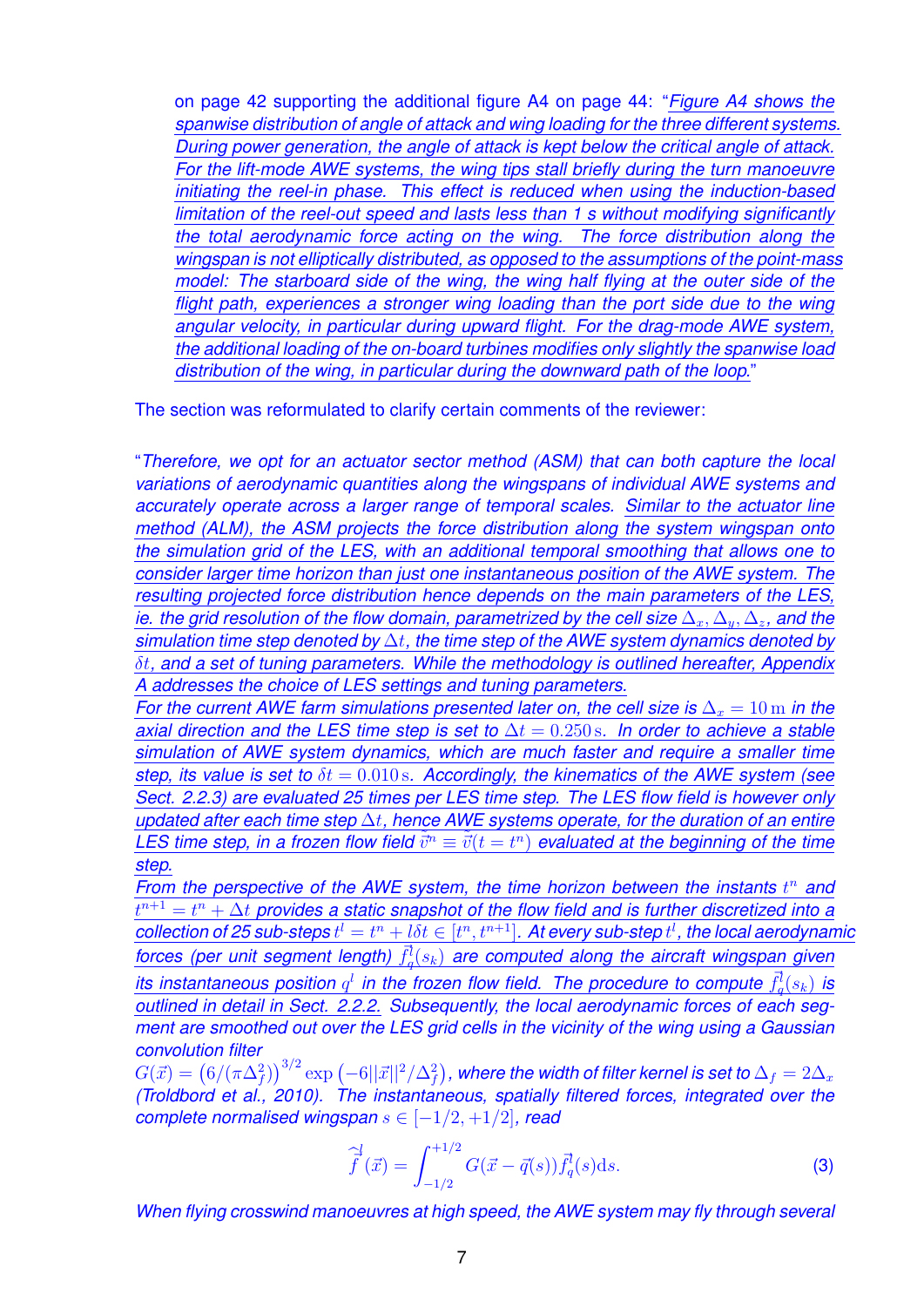*LES cells within one simulation time step* ∆t*. For conventional wind turbines, blade tips sweeping several mesh cells in one time step result in a discontinuous flow solution in the near wake (Storey et al., 2015). In order to avoid this discontinuity, the individual*  $\vec{f}$  contributions of the spatially distributed forces  $\hat{\vec{f}}$ *can subsequently be weighted in time using an exponential filter (Vitsas and Meyers, 2016) given a certain time horizon, hence sweeping over a sector of the LES domain. The time-averaged force distribution is given by*

$$
\overrightarrow{f} = (1 - \gamma)\overrightarrow{f}^{-1} + \gamma\overrightarrow{f}.
$$
\n(4)

*The filter parameter*  $\gamma$  *is defined as*  $\gamma = \delta t/(\tau_f + \delta t)$  *with the filter constant*  $\tau_f = 2\Delta t_{\text{LES}}$ *. The force distribution* f is then added to the momentum equation, Eq. (1.b). The size of the *sector, ie. the amount of sub-steps sampled, depends on the stage of the Runge-Kutta time integration scheme. At the first stage, only the force distribution evaluated at* t n *is added to the previous sector. At the second and third stage, the force distributions between* t n *and* t <sup>n</sup> + ∆t/2 *are further considered. While for the fourth and last stage, the new sector consists* of the entire range of sub-steps between  $t^n$  and  $t^{n+1}$ . Ultimately, the added force *distribution accurately captures the fast and local dynamics of each individual AWE system and emulates their collective effects onto the boundary layer flow.*".

• P7-L173: The complexity of the fully-coupled system is quite impressive. Maybe in the discussions this could also be addressed. What challenges would be expected once moving towards a more complete aeroelastic description?

We have updated the concluding remarks in Section 5 on page 38 with detailed suggestions on how to increase the complexity of the framework: "*The fully-coupled computational framework integrates numerous building blocks into a single simulation platform with a high level of complexity. The overall fidelity of the simulations can however be improved in the future by increasing the complexity of individual components of the framework and addressing the following known limitations: ...*" With respect to aero-elasticity, please refer to the following comment.

• P11-L259: "*The instantaneous, local section force per unit segment length*  $f_q^l(qk)$  *at the* time instant  $t^l$  contains the sum of local lift forces, drag forces and eventual on-board tur*bine forces.*".

Unsteady aerodynamics is not considered here at all. Please comment on this. The sector will not fully capture the unsteady behaviour at a chord scale due to the force smearing. The lifting-line you are employing is also only considering steady-state aero.

In the framework, we don't consider unsteady aerodynamic effects such as dynamic stall or aero-elastic deformation of the wing. The aerodynamic coefficients of local wing sections are taken from steady-state 2D airfoil analysis, while the local angles of attack are computed from the LES flow velocities, and hence depend heavily on the grid resolution. With respect to steady-state aerodynamics, we have added following statement on page 18: "*The discussed properties of the elliptical wing and the aerodynamic coefficients given in Eq. (37) are valid for steady-state, level flight, nevertheless they will be used as surrogate model for the wing of the AWE system. Unsteady aerodynamic effects, which are not considered here but might play a significant role for AWE systems, need to be addressed*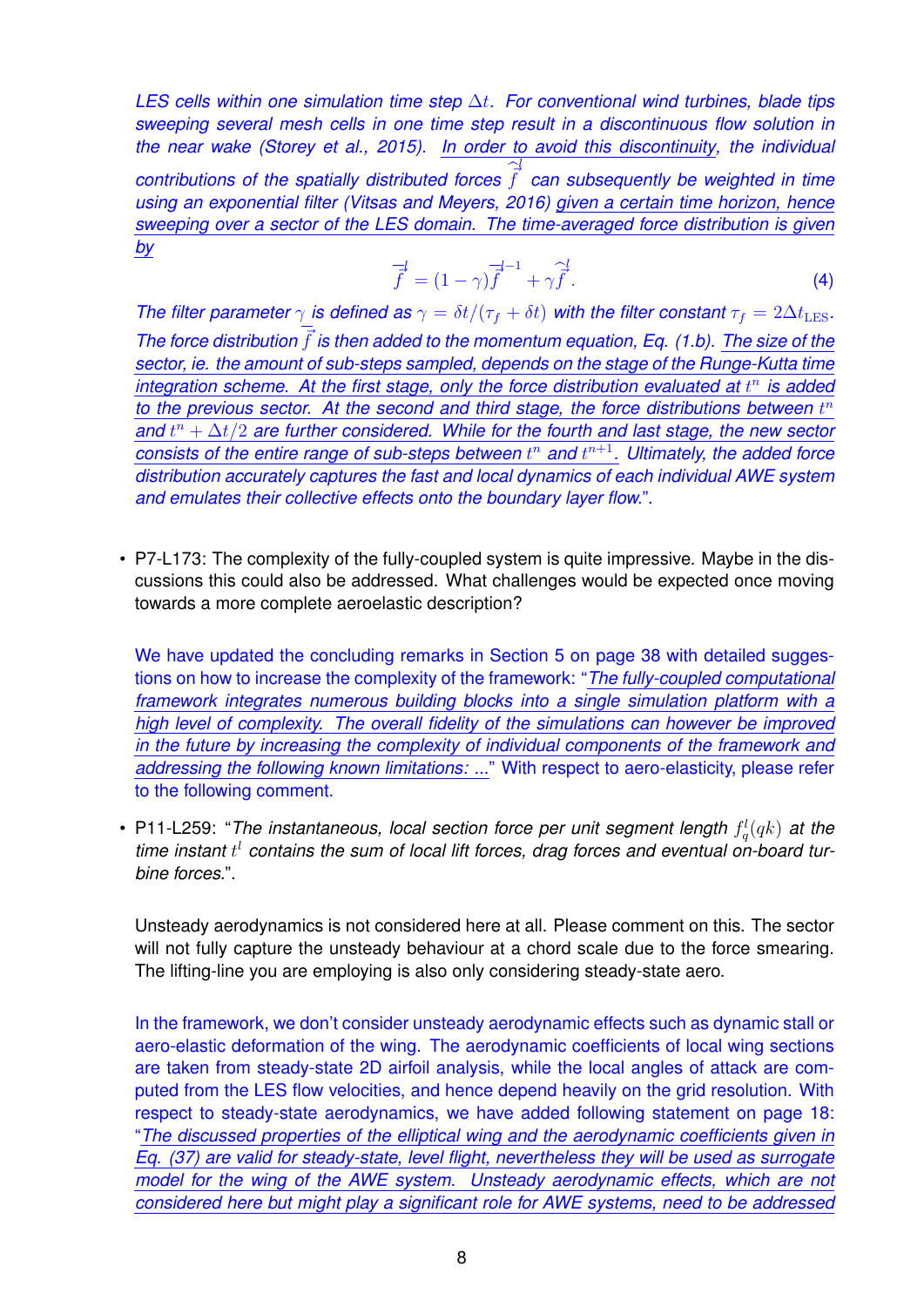## *in the future.*"

We have added following statement on the dependence of aerodynamic properties to the grid resolution in the conclusion on page 39: "*The current predictions formulated in this study can be refined by increasing the resolution of the LES flow domain. With a higher grid resolution, the representation of the individual AWE systems can be enhanced, limiting their forcing effects to the direct vicinity of the wing instead of large sectors. The estimation of the aerodynamic quantities along the wingspan of the aircraft would also benefit from higher resolutions as a larger range of turbulent motions is resolved, hence increasing the modelling accuracy of the wing behaviour.*"

In order to include unsteady aerodynamics, one requires a much stronger knowledge of the aircraft aerodynamics, such as the pitch-rate dependency of aerodynamic coefficients, and perform fluid-structure interaction in order to quantify the deformation of the aircraft under aerodynamic loading. These analyses are outside the scope of this study and should be addressed in the future. Therefore, a specific mention was added to the concluding remarks on page 39: "*The modelling of the tethered aircraft can further be improved by incorporating unsteady aerodynamics. Fast pitching manoeuvres of the wing and sharp turns of the aircraft can have considerable effects on the local aerodynamic characteristics of the wing sections and hence have a significant influence upon the resulting aerodynamic forces of the system. Additionally, the aero-elastic response of the aircraft to the unsteady loading should be considered in order to prevent fatigue of the structure.*"

• P12-L281: "with the tether diameter  $d_T$  and the drag coefficient of a cylinder  $C_{\text{cyl}} = 1.0$  at *high Reynolds numbers.*".

This is for steady aerodynamics, however you are modelling unsteady behaviour. Please comment.

The tether is modelled as rigid rod and its drag is added to the system dynamics, while its effect on the LES flow field is neglected. Incorporating tether dynamics, in particular tether sag (Trevisi et al., 2020), would benefit the completeness of the framework and should be considered in the future. A specific mention was added to the concluding remarks on page 39: "*Although the rigid-rod assumption performs well for the high-tension power generation phases (Malz et al., 2019), this model lacks to capture the tether dynamics. The incorporation of tether sag (Trevisi et al., 2020) would benefit the completeness of the modelling effort.*".

• P12-L305: "*The controller does not have knowledge of the unsteady, three-dimensional wind field from the LES and hence assumes that the wind field is given by a one-dimensional, height-dependent profile*  $v_w$ ."

How would this be estimated in a reality? With a lidar? and how accurate would this have to be?.

We have added following statement on page 13: "*In practice, the value of the wind speed can be derived from the measured airspeed using on-board instrumentation.*

• P13-L321: "*The values of axial induction factors reported in AWE literature (Leuthold et al., 2017; Haas and Meyers, 2017; Kheiri et al., 2018) are lower than the known Betz limit a =*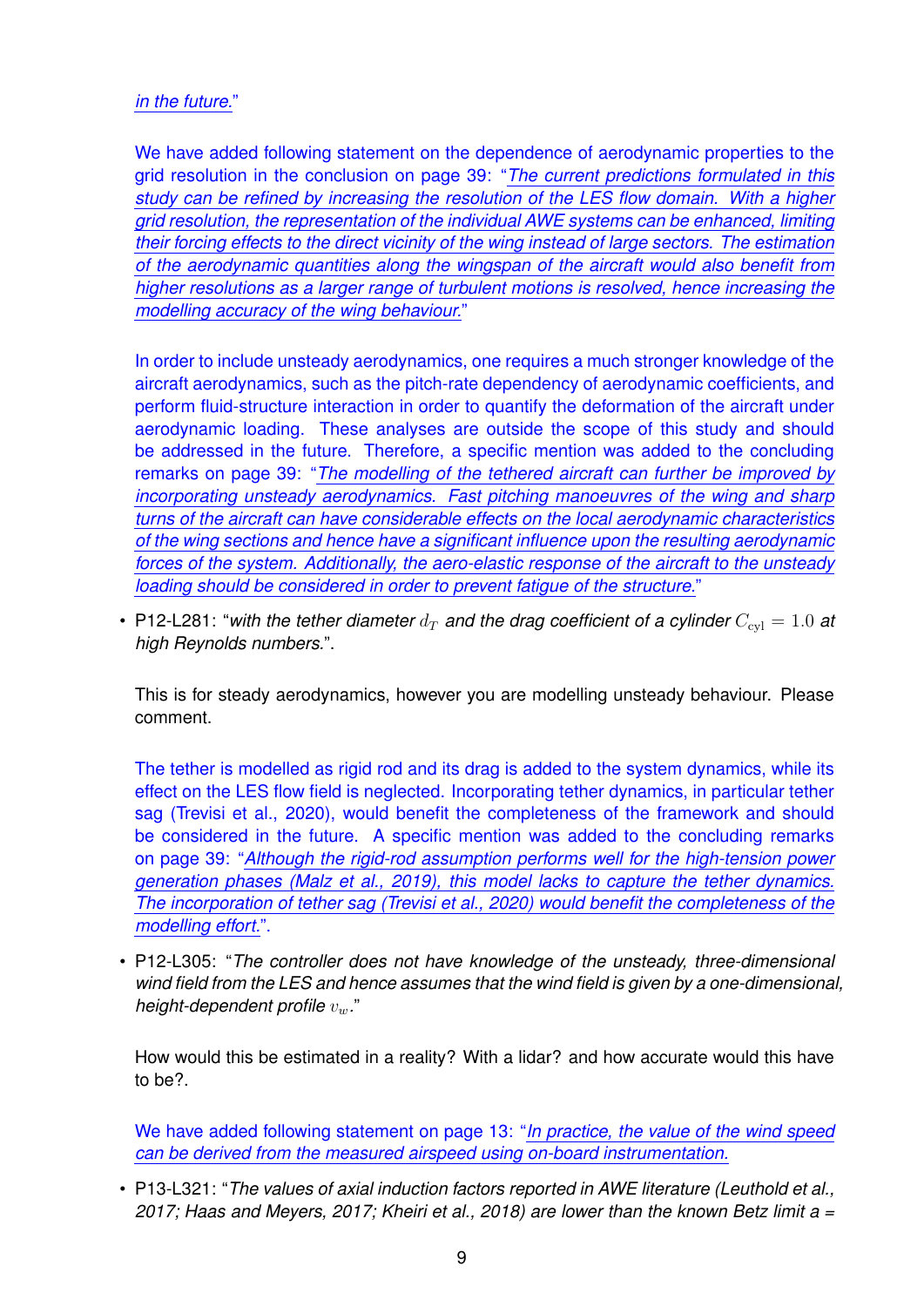*1/3 of conventional wind turbines (Jenkins et al., 2001), suggesting that axial induction is less significant for airborne wind energy systems although it cannot be fully neglected.*".

The induction of Kite depends on different parameters than a HAWT as shown by Gaunaa, 2020. Maybe this model could be used instead.

In the current study, axial induction of AWESs is not modelled when generating reference flight paths given that the LES flow field already contains the effects of axial induction, as mentioned on page 13: "*In the current approach, the LES-based wind velocity sampled by the wind speed estimator already contains the effects of axial induction. Hence, optimal trajectories are later generated for reference wind speeds*  $U_{\text{ref}}$ , *computed by the wind speed estimator, and equivalent to the actuator-based wind speed*  $U_D$  *instead of the inflow wind speed* U∞*.*"

The literature on induction of AWES is mentioned in the introduction on page 2: "*For individual systems, recent investigations of flow induction and wake effects were performed, mainly considering axisymmetric AWES configurations in uniform inflows using either analyses based on momentum theory (Leuthold et al., 2017; De Lellis et al., 2018), vortex theory (Leuthold et al., 2019; Gaunaa et al., 2020) or the entrainment hypothesis (Kaufman-Martin et al., 2021), or high-fidelity CFD simulations (Haas and Meyers, 2017; Kheiri et al., 2018).*

• P14-L344: "*In this study we generate a set of reference power-optimal flight trajectories by using optimal control techniques.*".

Please motivate your particular choice of control strategy to which these reference trajectories are also linked.

Optimal control techniques, and the awebox toolbox in particular, allow us to first, generated reference trajectories, and second, track them with NMPC in the perturbed flow. We have added following statement on page 14: "*In this study we generate a set of reference flight trajectories by using optimal control techniques. Optimal control techniques allow us to optimize the flight of the AWE system for different objectives while respecting a large number of constraints during operation. First, we can generate power-optimal reference trajectories optimized for various flow conditions, as shown hereafter. Second, optimal control also allow us to perform path tracking of the reference trajectories in the turbulent LES flow field, as shown in Sect. 2.4.*"

• P15-L379: "... where  $C_{\text{L},\text{opt}} = 1.142$ . The lower bound ensures that the tether tension *remains positive at all time while the upper bound limits local stall along the wing.*".

From the reading the paper sequentially it is not obvious where this figure comes from.

Thank you for pointing this out, we added the correct references to section 3.1 and Figure 5 on page 15: "... where  $C_{\text{L},\text{opt}} = 1.142$ . The lower bound ensures that the tether tension *remains positive at all time while the upper bound limits local stall along the wing. The value* of the *upper* bound  $C_{\text{L,out}}$  *stems from Figure* 5 and *its choice is further discussed in Sect. 3.1.*"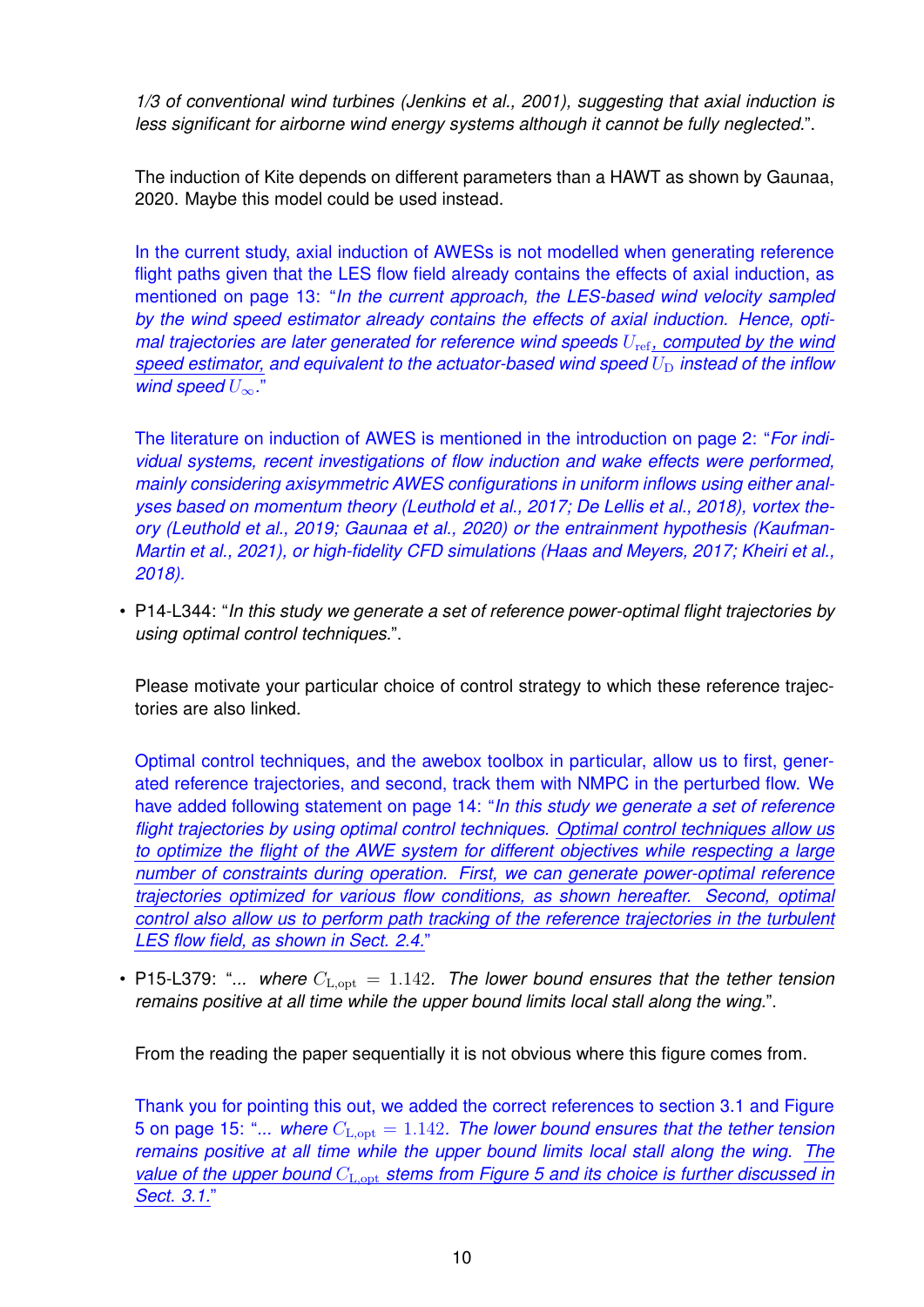• P15-L384: "*Further, we constrain the operation range of the control variables* u*.*".

Please add a reference justifying your choices. Cl dot seems pretty low, it should be possible to get a faster pitch change.

The bounds were set using an heuristic approach in order to avoid aggressive manoeuvres of the aircraft, in particular given the limitations of the point-mass model, that does not consider rotational dynamics. Allowing faster control actions would result in unrealistic values of the approximated angular velocity. On page 16, we have therefore added following mention: "*Further, we constrain the operation range of the control variables* u *in order to avoid aggressive pitch and yaw manoeuvres which are not suited to large-scale aircraft. The bounds on* u *are derived using a heuristic approach in order to avoid unrealistic values of the approximated angular velocity.*"

• P15-L391: "*Figure 3 shows the different trajectories computed for the range of wind speeds.* At the end of the sampling period  $T_s$ , the controller verifies whether the reference wind *speed from Eq. (31) has changed, and if so, chooses the closest value in the range [5.0,12.0] and commands the AWE system to track the new trajectory defined by the reference states*  $x_r$ ."

It would be interesting to see the approx. radii of the trajectories and the centre of rotation. A range would be fine as well, this would facilitate the comparison with HAWTs.

A parametrization of the trajectories is given in the introduction of Sect. 4 on page 29 to facilitate the comparison: "*To ease the comparison, the trajectories of the AWE systems are parametrized as circular flight path centred around a virtual trajectory center. For the lift-mode system, the diameter of the trajectory is approximately 240 m and its center is located 645 m downstream of the ground station at an altitude of 220 m. Equivalently, for the drag-mode system, the diameter of the trajectory is approximately 200 m and its center is located 610 m downstream of the ground station at an altitude of 190 m.*"

The variations of the states and other quantities with changing wind speeds are presented in Appendix B, enabling a detailed comparison of flight altitude or loop diameter. We have added a mention of the appendix in Sect. 2.3.2: "*Figure 3 shows the different trajectories computed for the range of wind speeds. At the end of the sampling period*  $T_s$ , the con*troller verifies whether the reference wind speed from Eq. (31) has changed, and if so, chooses the closest value in the range [5.0,12.0] and commands the AWE system to track the new trajectory defined by the reference states*  $x_r$ . The wind speed *dependency* of the *trajectories is presented in Appendix B.*".

• P17-Fig3: What is happening here? A nice visualization of the trajectories but the x axis can be misleading.

The depicted loop shows the flight path of the retraction phases of the tether, inherent to the working principle of ground-based pumping mode AWESs (lift-mode). A specific mention of the retraction phase is added on page 15: "*The power-generation phase consists* of four loops and is followed by the retraction phase to wind the tether back up on the winch"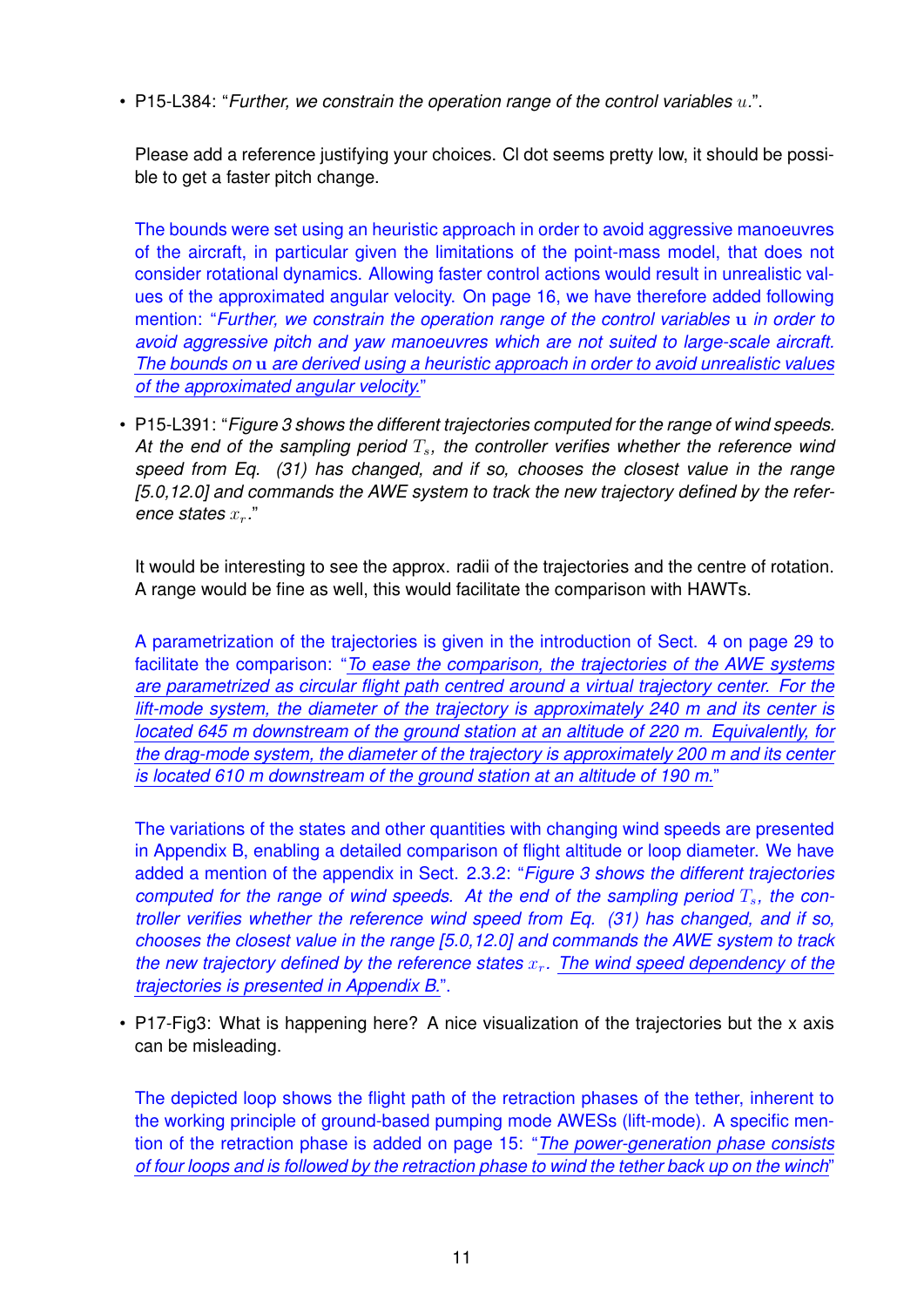The retraction phase consists of transition out of power generation, tether reel-in phase, and transition into power generation. The specific shape of the retraction phase of the optimized trajectories is described in details on page 24: "*The retraction phase consists of a steep upward flight at maximal tether length to transition out of the last power generation loop, followed by the reel-in phase of the tether at high altitude and is completed by a dive manoeuvre to transition into to the new power-generation phase.*"

The caption of the figure was updated to clarify the streamwise positioning of the flight paths: "*The maximal streamwise extent of each trajectory does not exceed 1000 m, but for the sake of visualization the positions of successive ground stations were shifted by 1000 m.*"

• P19-L448: "*Therefore, a wing with elliptical planform is chosen here for simplicity. Furthermore, elliptical wings exhibit a low induced drag and a constant downwash along the wingspan, and also provide an analytical formulation of the aerodynamic lift and drag coefficients of the wing (Anderson, 2010)*

$$
C_{\rm L} = a \left( \alpha_{\rm g} - \alpha_{\rm L=0} \right)
$$
, and  $C_{\rm D} = C_{\rm d,0} + \frac{C_{\rm L}^2}{\pi AR}$ , (5)

*where*  $\alpha_{\rm g}$  *is the geometric angle of attack of the wing. In addition,*  $\alpha_{\rm L=0}$  *and*  $C_{\rm d,0}$  *respectively represent the zero-lift angle of attack and profile drag coefficient of the airfoil. The lift slope* a *of the finite wing is given by*  $a = a_0/(1 - a_0/(\pi AR))$  with  $a_0 = 2\pi$  the airfoil lift *slope from inviscid flow theory.*"

and thus also abrupt stall over the entire wing span ...

We added a mention of the unfavourable stall characteristics of elliptical wings and mentioned the limitations of steady-state aerodynamics: "*Therefore, a wing with elliptical planform is chosen here for simplicity. Elliptical wings exhibit advantageous aerodynamic properties given that their planforms generate low induced drag. Nevertheless, their stall characteristics are unfavourable: Elliptical wings generate a constant downwash along the wingspan. Therefore, in the absence of geometric twist and for a uniform airfoil distribution, the induced angle of attack is constant along the wingspan. As a consequence, the effective angle of attack of each wing section is equal, which might cause the entire wing to stall simultaneously. Elliptical wings provide an analytical formulation of the aerodynamic lift and drag coefficients of the wing (Anderson, 2010)*

$$
C_{\rm L} = a (\alpha_{\rm g} - \alpha_{\rm L=0}), \text{ and } C_{\rm D} = C_{\rm d,0} + \frac{C_{\rm L}^2}{\pi AR},
$$
 (6)

*where*  $\alpha_{\rm g}$  *is the geometric angle of attack of the wing. In addition,*  $\alpha_{\rm L=0}$  *and*  $C_{\rm d,0}$  *respectively represent the zero-lift angle of attack and profile drag coefficient of the airfoil. The lift slope* a *of the finite wing is given by*  $a = a_0/(1 - a_0/(\pi AR))$  *with*  $a_0 = 2\pi$  *the airfoil lift slope from inviscid flow theory. The discussed properties of the elliptical wing and the aerodynamic coefficients given in Eq. (37) are valid for steady-state, level flight, nevertheless they will be used as surrogate model for the wing of the AWE system: This model is used to approximate the wing orientation in the lifting-line model introduced in Sect. 2.2.2 and to derive the state bounds of* C<sup>L</sup> *in the AWES model of the controller in Sect. 2.3 and Sect. 2.4. Unsteady aerodynamic effects, which are not considered here but might play a significant role for AWE systems, need to be addressed in the future.*"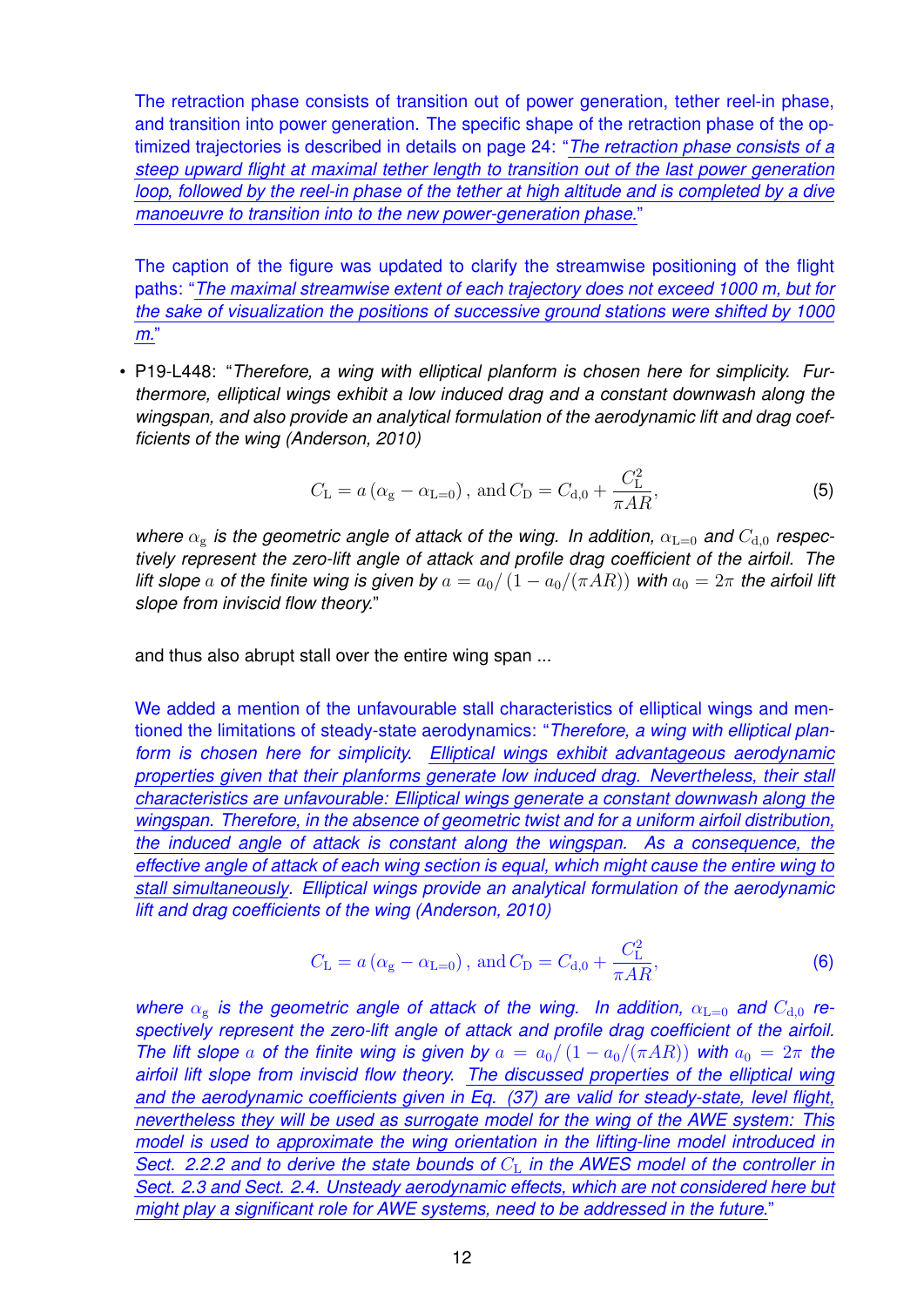• P19-L457: "*At high angles of attack past the critical angle of attack, the airfoil is subject to stall, characterized by a drop of the lift coefficient and a sharp increase of the drag coefficient.*

As this is a panel code it's validity approaching stall should be treated carefully. Even when operating at 8 degrees a gust can easily lead to a variation of above 2degrees around this set point, bringing the wing close to stall. Please add a comment.

The validity range of the polar curve is indeed limited to shortly after stall, we have therefore added a related mention on page 21. The fluctuations of local AoA due to turbulence and angular velocity was however considered when generating the reference flight paths, so we have also added a comment highlighting this aspect, and we also refer to appendix A2 where the wingspan distribution of aerodynamic properties of the optimized trajectories are discussed on page 44, as mentioned in an earlier comment.

"*The lift and drag predictions of XFOIL are only valid just beyond* α<sup>c</sup> *(XFOIL, 2021). In addition, the distribution of angles of attack in the lifting-line model can vary substantially along the wingspan, due to the spatial fluctuations of the LES-based wind velocity and the speed difference between the two tips of the aircraft. Therefore, the operation of AWE system is to be optimized such that not only the adverse effects of stall are avoided but also ensure an accurate prediction of the aerodynamic behaviour of local wing sections of the lifting line. To do so, we restrict the values of the states variable* CL*, and equivalently the values of the model-equivalent angle of attack* α˜*, to a range well below stall, as explained hereafter.*"

"*The linear approximation of the wing lift coefficient given in Eq. (37) is only valid for the range of angles of attack up to*  $\alpha_{g,\text{max}} \approx 10.6 \text{ deg}$ , well below the critical angle of attack *of the wing*  $\alpha_{c,W} \approx 20.6 \text{ deg}$ , as shown in Fig. 5(a). Therefore, the upper bound of  $C_{L}$  is *set to a value*  $C_{\text{L},\text{opt}} \in [0.0, C_{\text{L}}(\alpha_{\text{g,max}})] \equiv C_{\text{L},\text{max}}$  *that maximizes the glide ratio* G *of the tethered wing system: The glide ratio*  $G = C_{\rm L}/(\tilde{C}_{\rm D} + C_{\rm D,T})$  *is defined as the ratio of aerodynamic lift forces to the combined contribution of wing and tether to the overall drag forces (Diehl, 2013). The contribution of the tether is given as*  $C_{\text{D,T}} = C_{\text{cyl}} \left( l_{\text{max}} d_{\text{T}} \right) A R / (4b^2)$  with *the drag coefficient of a cylinder at high Reynolds number*  $C_{\text{cyl}} = 1.0$ *. For the targeted wingspan of 60m and an expected tether diameter of*  $3.5 \times 10^{-3}$  *m, the maximal glide ratio*  $G \approx 16.5$  *is achieved at a geometric angle of attack of*  $\alpha_q \approx 8.1$ *, and results in*  $C_{\text{L,out}} = 1.142$ , as shown in Fig. 5(b). Consequently, the upper bound of the wing lift coeffi*cient is*  $C_{\text{L},\text{opt}} = 1.142$  *in the POCP (33) and*  $C_{\text{L},\text{max}} = 1.37$  *in the NMPC (36).* A discussion *of the angle of attack and load distributions of the trajectories optimized with (33) and using this approach is presented in appendix A2.*"

• P21-L492: "*While the value of the induction factor a is a priori unknown, we opt for the conservative guess*  $a = 0.25$ , such that the maximal reel-out speed of the tether becomes *wind speed-dependent.*

Why not use as more sophisticated method here for estimating a? Especially when simulating a full power curve, this might become important.

At the time of setting up the concept of the study, most of the work performed on AWES induction and available in literature was addressing axisymmetric configurations in uniform inflow conditions, as specified in the literature review on page 2: "*For individual systems,*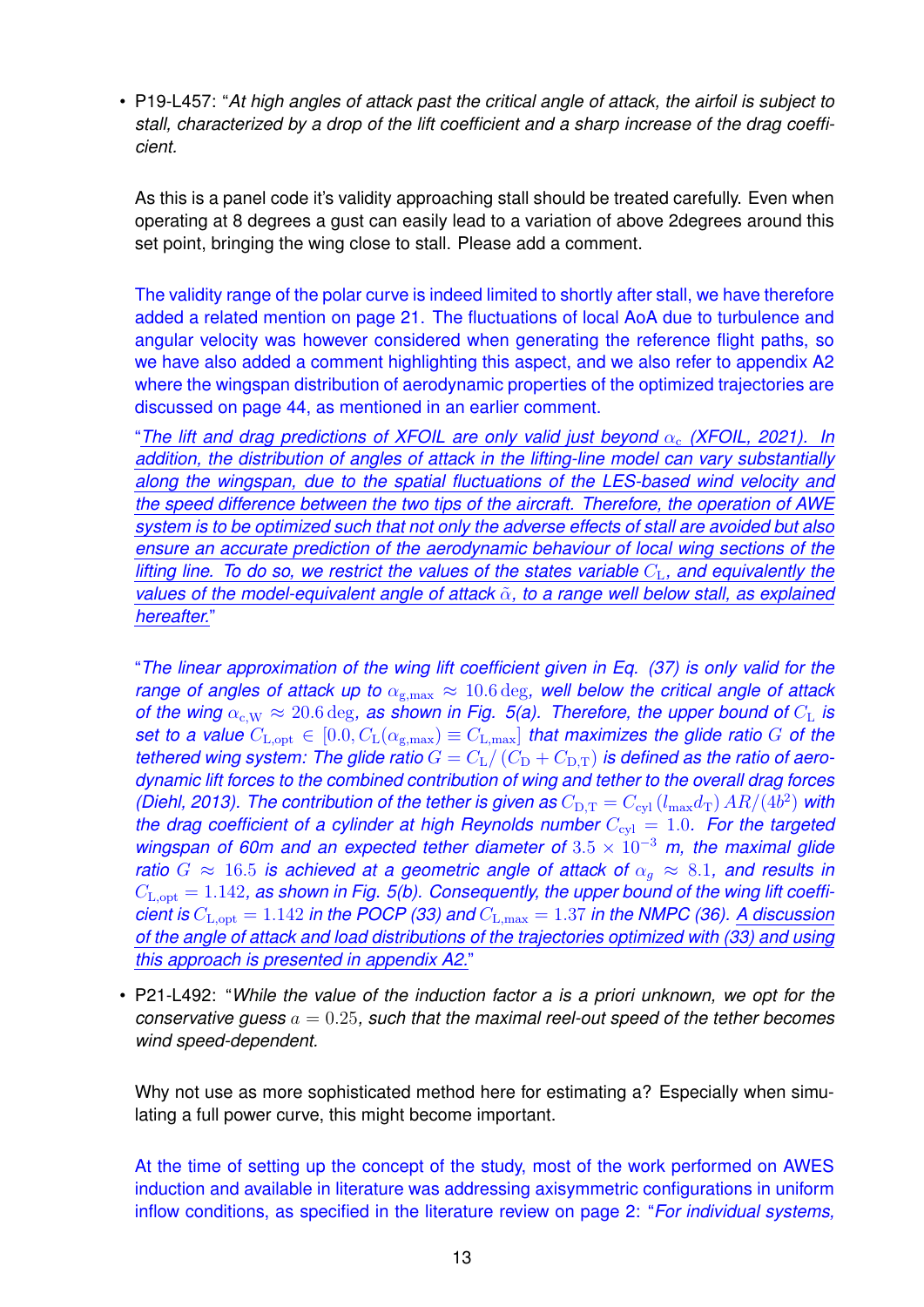*recent investigations of flow induction and wake effects were performed, mainly considering axisymmetric AWES configurations in uniform inflows using either analyses based on momentum theory (Leuthold et al., 2017; De Lellis et al., 2018), vortex theory (Leuthold et al., 2019; Gaunaa et al., 2020) or the entrainment hypothesis (Kaufman-Martin et al., 2021), or high-fidelity CFD simulations (Haas and Meyers, 2017; Kheiri et al., 2018).*".

To the best of our knowledge, no off-the-shelf engineering model for induction of AWESs was developed and verified for large-scale systems relying on lift- and drag-modes for operation in sheared inflow conditions. Therefore, we opted for this simplified approach and chose the value  $a = 0.25$  based on an empirical choice. A comment was added to the manuscript: "*While the value of the induction factor* a *is a priori unknown, we opt for the conservative guess* a = 0.25 *based on an empirical choice.*"

• P22-L502: At the danger of having missed it, how are the flights initialized? Is the AWE put on track with the precomputed initial conditions?

Indeed, at time  $t = 0$  in the LES, the states of each individual system are initialized with the values from the pre-computed references. The following mention was added: "*At the initial simulation time, the states of the AWE systems in the parks are initialized to the states values* of the pre-computed reference trajectories for  $U_D = 10.0 \text{ m/s}$ ."

• P23-Fig7: Why is there this loop, here and also above? What is happening?

Similar to the explanations provided for the earlier comment on Fig. 3, the depicted loop shows the flight path of the retraction phases.

• P23-L505: "The drag-mode AWE system operates at a constant tether length  $l \approx 650m$ *and follows an near-circular flight path of diameter* D ≈ 200m *at a mean elevation of about 17 degrees.*

At what height is the circle centred?

The height of the trajectory center is approximately 200 m. A parametrization of the trajectories is provided later in the introduction paragraph of Sect. 4 on page 31: "*To ease the comparison, the trajectories of the AWE systems are parametrized as circular flight path centred around a virtual trajectory center. For the lift-mode system, the diameter of the trajectory is approximately 240 m and its center is located 645 m downstream of the ground station at an altitude of 220 m. Equivalently, for the drag-mode system, the diameter of the trajectory is approximately 200 m and its center is located 610 m downstream of the ground station at an altitude of 190 m.*"

• P25-Fig9: hard to see what is going on.

We have reformulated the two paragraphs supporting Fig. 8 and Fig. 9 with additional clarifications on page 26:

"*In particular, the figure shows the effect of the reel-out strategy on the generation of tip vortices: With the first reel-out strategy, the individual tips vortices of each loop cannot be precisely identified, suggesting that the induced tip vortices are advected downstream by*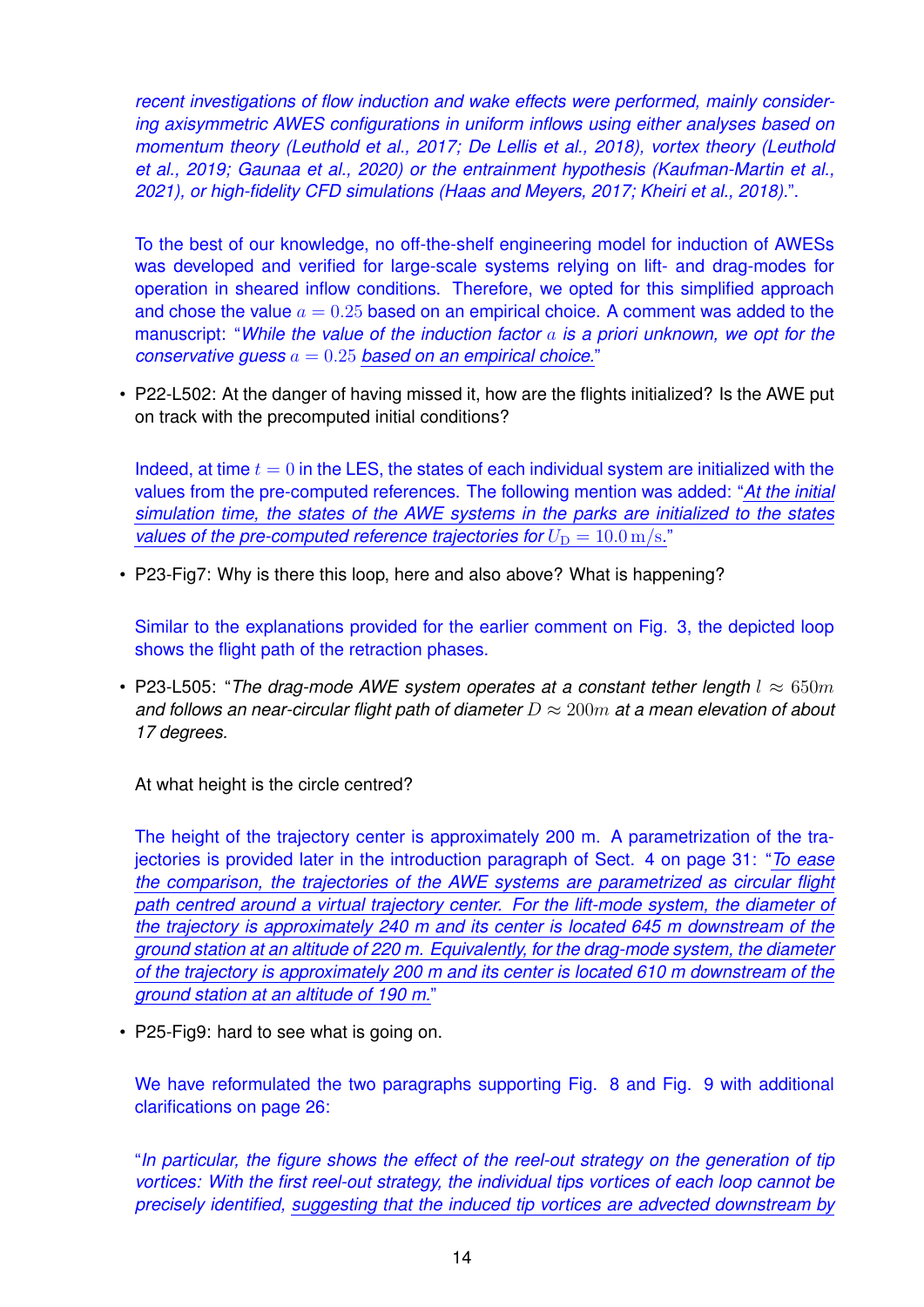*the background flow at a speed similar to the reel-out speed of the tether. Consequently, the wing interacts with its own wake during the reel-out phase. With the second strategy, the induction-based limitations of the reel-out speed reduces the interaction between the tip vortices at each loop, resulting in more distinct structures. The interaction can however not be completely prevented, such that the individual structure eventually merge later downstream.*"

"*The effects of the reel-out strategy on wing–wake interaction can also be observed on the local flow conditions measured by the wing. Figure 9 shows the instantaneous streamwise wind* speed component  $\tilde{v}_x$  monitored at seven equidistant locations along the wingspan. *For comparison, not that without interaction between the AWE system and the wind environment, wing sections would experience wind speeds in the range 9.7–10.9 m/s. For the first reel-out strategy (see Fig. 9(a)), we observe large fluctuations of the instantaneous wind speed: Sharp drops of the streamwise velocity components are measured during the lower part of the four power-generation loops. These drops are particularly important for the entire starboard side (sections c000 to s030) suggesting that a large portion of the wing suddenly encounters a region of low wind speed that we can identify as the wake. Furthermore, the intensity of the velocity drop increases after every loop as the system reels out further downstream, indicating that the individual wakes of each loop are combined into a single wake. With the second reel-out strategy (see Fig. 9(b)), the patterns are less distinct and the magnitude of the fluctuations less significant, hence indicating that the interaction between wing and wake is limited. We still observe that the outer starboard part of the wing (sections s020 and s030) experiences sharp fluctuations suggesting that the starboard wing tip flies through some wake region. However, these fluctuations are very local and temporary, while for the first reel-out strategy most of the wing is interacting with the wake.* "

• P25-L545: "*We still observe that the outer section of the wing, referred as p020 and p030, experiences very sharp fluctuations at the end of reel-out phase, suggesting that the outer wing tip flies through some wake region.*

Was the number of aero sections in the lifting-line mentioned somewhere earlier?

The number of wing section is specified in Sect. 2.2.2 : "*In this study, each AWES wing is discretized using 61 actuator segments.*"

• P25-L548: "*Given the limited interaction between the wing and the wake when using the second reel-out strategy, ie. with an induction-based upper limit of the reel-out speed, we will perform the lift-mode AWES farm simulation with the second design of lift-mode AWE system.*

In this context it is important to mention that the behaviour might be different at greater grid resolution/smaller Gaussian kernel size. As mentioned earlier the force smearing also leads to vorticity smearing, which will reduce the velocity gradient when flying through the tip vortices.

As rightly noted by the reviewer, the effectiveness of the reel-out speed limitation also depends on the grid resolution. We have therefore added a special mention in the updated Appendix A3 on page 46: "*While for the coarser resolution it cannot be assured*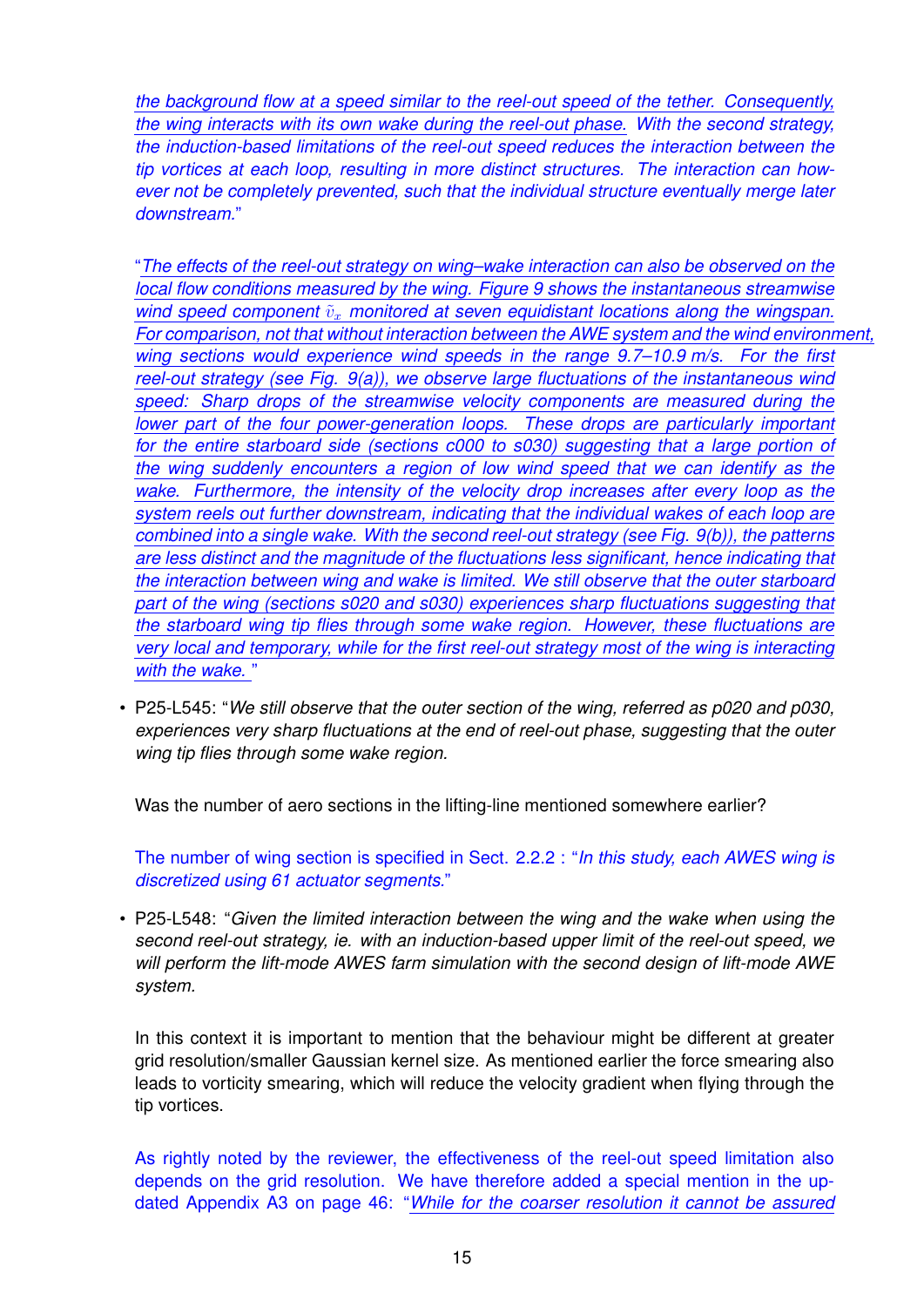*that lift-mode AWE systems, even with the induction-based reel-out speed limitation, won't interact with their own wakes, this effect will be weakened given that the force smearing also reduces the strength of the tip vortices*".

• P26-L564: "*During the upward flight, the on-board turbines switch to propeller-mode in order to overcome gravity and keep a constant flight speed and tether tension, and hence consume some power.*

What is the propeller efficiency?

The electrical efficiency of the turbines is not considered here, however the rotor efficiency is 0.8 as presented in Sect. 2.3.2: "*Here,*  $\eta_r = 0.8$  *is the rotor efficiency and characterizes the ability of the on-board turbines to extract power from the surrounding flow, ie. the axial induction associated to the actuator disk assumption. In line with (Echeverri et al., 2020), where*  $\eta_r$  *is defined as "rotor efficiency from thrust power to shaft power", Eq. (35)*  $[P_D(t) = \eta_r F_G(t) ||va(t)||$ *] defines the mechanical power that drag-mode AWE systems can extract from the wind.*"

• P30-Fig13: Could you comment on the non-symmetric nature over the farm centre-line? Is this due to the averaging time not being sufficient or is it the wake rotation or non-axisymmetric trajectories? Nice plots!

We have added a comment on the asymmetry observed in Fig. 13 on page 34, derived from the discussion of Fig. 15: "*At the start-up of the operation, each system experiences similar conditions from the unperturbed ABL flow. As systems begin to harvest power and induce their own wakes, upstream wakes travel downstream and start to impact the operation of downstream rows until the complete park operates in fully waked conditions at the end of the spin-up phase at*  $t = 900$  *s. The variations of the tracked value for the front row AWE system (AWES 003) are due to the inherent unsteadiness of the ABL flow. We observe how these large-scale wind fluctuations experienced at the front row propagate with some delay through the downstream rows of the park. However, the large decreases of tracked speed for the downstream systems are due to the effects of upstream wakes. As discussed above, drag-mode AWE systems experience much stronger wakes and hence track lower wind speeds than lift-mode AWE systems. In particular, a larger decrease is observed from the front row to the second row.*

*Note that the amplitude of the large-scale variations of the ABL vary from one column to another. Consequently, the different columns of the parks do not operate similarly and impose a different forcing on the ABL flow field. This effect can explain the asymmetry observed in the time-averaged quantities shown in Fig. 13. In particular, the averaging period of one hour may not be sufficient to entirely smooth out these temporal and spatial variations across the entire AWE farms.*"

• P30-L620: The analysis could be improved here. Having performed LES simulations I would expect seeing some higher-order statistics here. Spectra inside the farm and also of the loads on the kites. Having said that, I am generally missing some presentation of the kite loads in this paper. Using the LL should enable some interesting insights into the spanwise load distribution of the AWES as they move through this complex flow. Their presentation and analysis is also important to demonstrate that the the AWE is operating